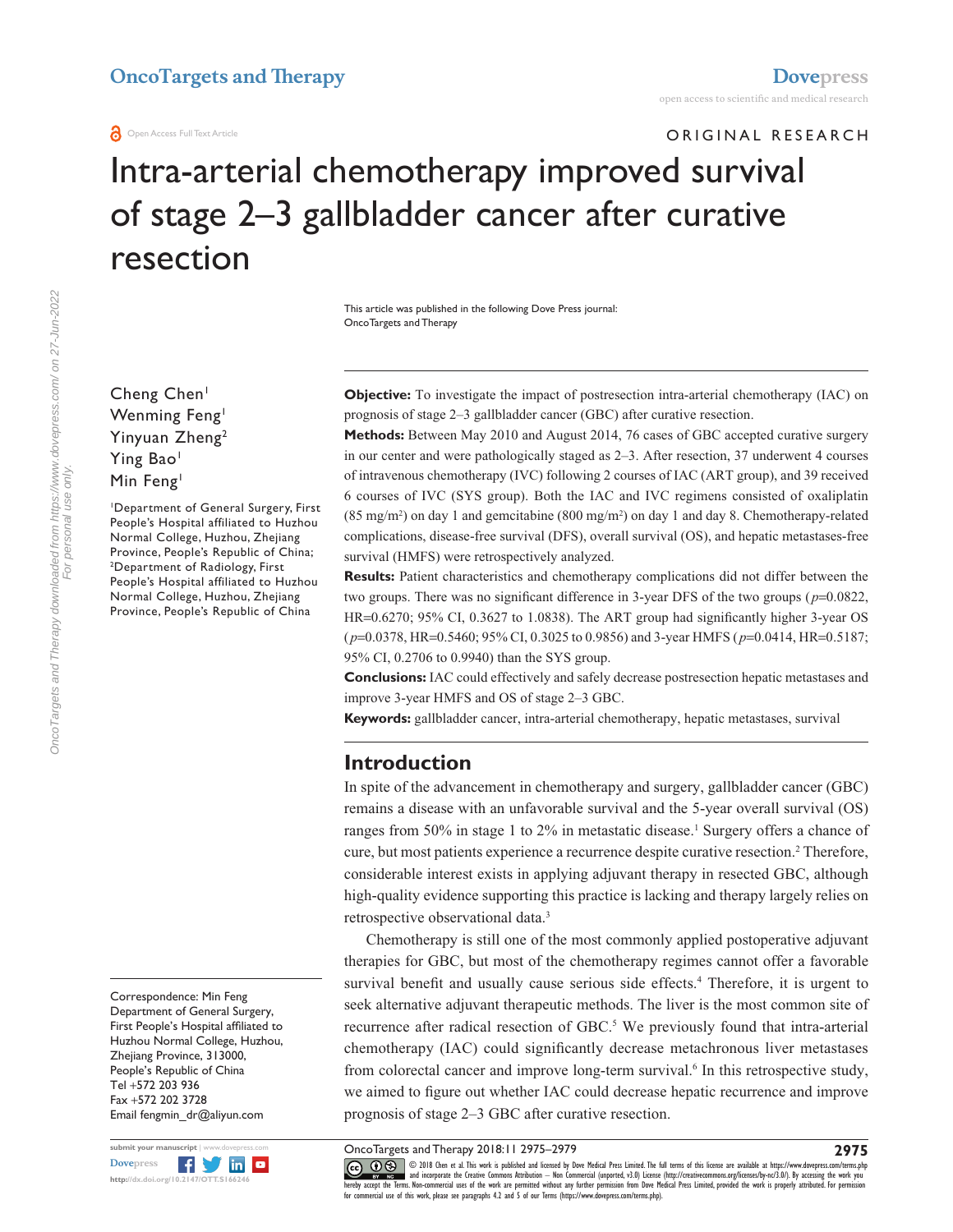## **Method**

## **Patients**

Between May 2010 and August 2014, 76 patients with GBC underwent curative surgery in our center and were pathologically staged as 2–3 according to American Joint Committee on Cancer guidelines, 7th edition.<sup>7</sup> After resection, 37 underwent 4 courses of intravenous chemotherapy (IVC) following 2 courses of IAC (ART group), and 39 underwent 6 courses of IVC (SYS group). Criteria for enrollment were: histologically confirmed as stage 2–3 GBC, no previous anticancer treatment, Karnofsky performance  $score \ge 70$ , postoperative life span $\ge 6$  months, sufficient liver, hematopoietic, and kidney function, and age from 18 to 75. According to the patients' medical documents, the patient characteristics, chemotherapy-related complications, diseasefree survival (DFS), OS, and hepatic metastases-free survival (HMFS) were retrospectively analyzed. Patients selected their chemotherapy regime and signed a consent form after reading the instruction about each chemotherapy regime. This study obtained approval from the ethics committee of First People's Hospital affiliated to Huzhou Normal College.

## Chemotherapy administration

Chemotherapy was initiated within 3 weeks after surgery and repeated every 28 days. Both the IAC and IVC regimens consisted of oxaliplatin  $(85 \text{ mg/m}^2)$  on day 1 and gemcitabine  $(800 \text{ mg/m}^2)$  on day 1 and day 8.

IAC was administered using a micropump through a catheter of which the end was placed into the common hepatic artery or proper hepatic artery.8 At the end of the infusion, the catheter was removed. All patients were supervised and complications were appropriately treated. The severity of chemotherapy toxicities were assessed according to the National Cancer Institute Common Terminology Criteria for Adverse Events, version 4.0.<sup>9</sup> Treatment was ceased if unacceptable toxicities occurred or on the patient's request.

## Follow-up

All patients were followed up every month in the first postoperative year and every 3 months thereafter. Recurrence was diagnosed by enhanced computed tomography or magnetic resonance imaging and, if necessary, biopsy. Alternative chemotherapy regimens or palliative treatment were administered if recurrence was diagnosed.

## Statistical analysis

All measurements were presented as mean±SD. Student's *t*-test, chi-square test, or Fisher's exact test was appropriately utilized to analyze the clinical data. Survival curves were calculated using the Kaplan–Meier method. The difference of the survival was evaluated using the log-rank test. All statistical analyses were carried out with statistical software package SPSS for Windows (version 17.0; SPSS Inc., Chicago, IL, USA).  $p<0.05$  was considered significant.

## **Results**

## Patient characteristics

Table 1 shows that patient characteristics did not differ between the 2 groups, such as age, tumor size, blood loss during surgery, level of carbohydrate antigen 19-9, gender, operating time, tumor stage, and tumor differentiation.

## Disease-free survival

Within the first 3 postoperative years, recurrence was detected in 23 cases of the ART group and 29 of the SYS group. Details of recurrent sites are shown in Table 2. The 3-year DFS did not differ between the 2 groups (*p*=0.0822, hazard ratio [HR]=0.6270; 95% CI, 0.3627 to 1.0838) (Figure 1).

## Overall survival

Within the first 3 postoperative years, 19 cases of the ART group and 26 of the SYS group died. The 3-year OS of the ART group was significantly higher than the SYS group (*p*=0.0378, HR=0.5460; 95% CI, 0.3025 to 0.9856) (Figure 2).

#### **Table 1** Patient characteristics

| <b>Characteristic</b>          | <b>SYS</b> group<br>$(n=39)$ | <b>ART</b> group<br>$(n=37)$ | b-value |  |
|--------------------------------|------------------------------|------------------------------|---------|--|
| Age (years)                    | $59.3 \pm 7.2$               | $58.6 \pm 6.8$               | 0.6647  |  |
| Serum CA 19-9 (U/mL)           | 475.4±45.6                   | $479.3 + 46.7$               | 0.7137  |  |
| Tumor size (cm)                | $1.8 + 0.5$                  | $2.0 + 0.6$                  | 0.1179  |  |
| Operating time (min)           | $118.6 \pm 29.3$             | $124.2 + 31.2$               | 0.4223  |  |
| Blood loss during surgery (mL) | $475.2 + 48.7$               | $462.2 + 46.4$               | 0.2378  |  |
| Gender                         |                              |                              | 0.4526  |  |
| Male                           | 30                           | 31                           |         |  |
| Female                         | 9                            | 6                            |         |  |
| Tumor stage                    |                              |                              | 0.6633  |  |
| Ш                              | 4                            | 5                            |         |  |
| Illa                           | 21                           | 20                           |         |  |
| IIIb                           | 4                            | 12                           |         |  |
| Tumor differentiation          |                              |                              | 0.8951  |  |
| Well                           | 5                            | 6                            |         |  |
| Moderate                       | 4                            | 12                           |         |  |
| Poor                           | 20                           | 19                           |         |  |

**Note:** Data are presented as mean±SD or number.

**Abbreviations:** ART group, 4 courses of intravenous chemotherapy following 2 courses of intra-arterial chemotherapy; CA, carbohydrate antigen; SYS group, 6 courses of intravenous chemotherapy.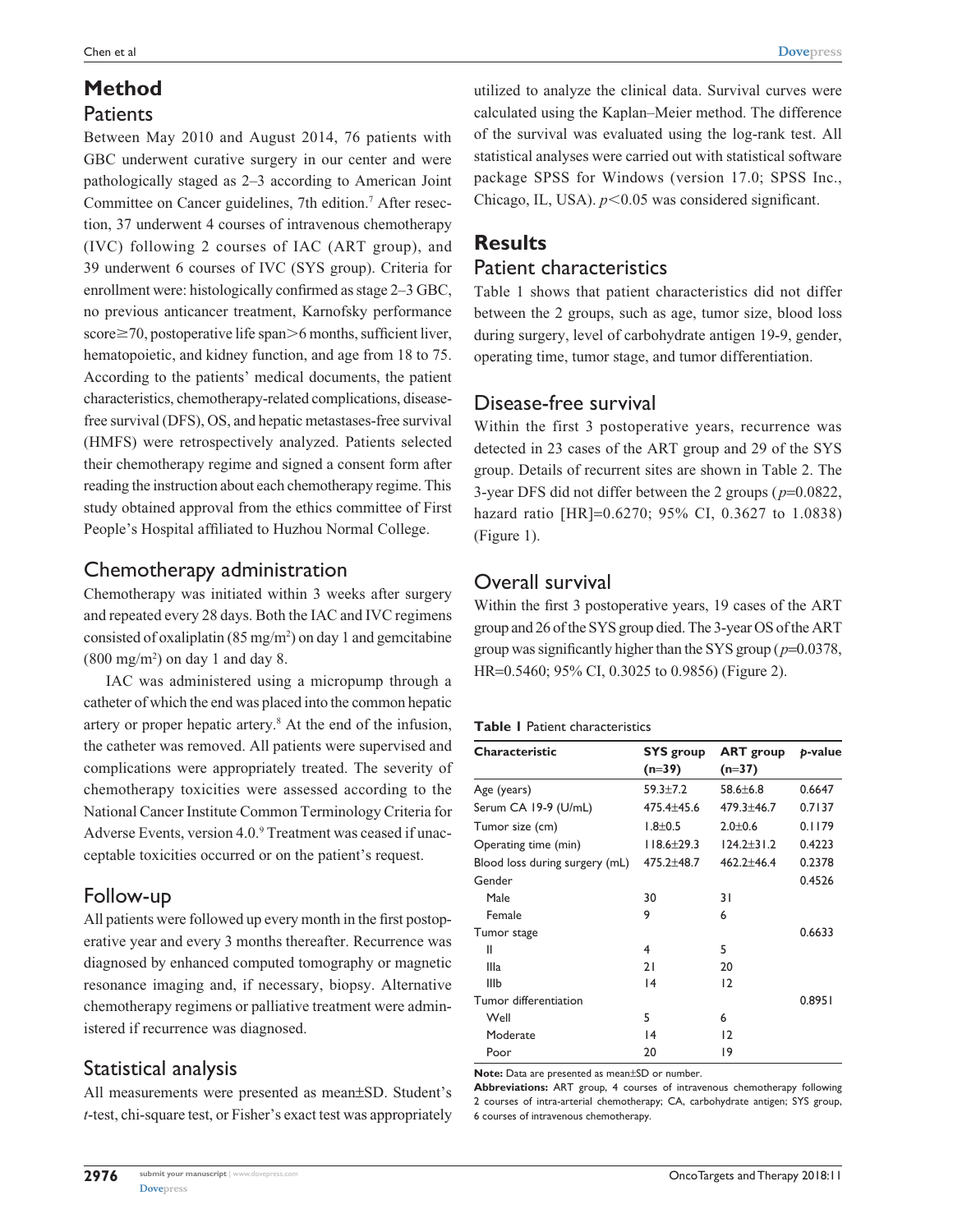#### **Table 2** Sites of recurrence

|                           | Local | Lung | <b>Brain</b> | <b>Bone</b> | Liver |
|---------------------------|-------|------|--------------|-------------|-------|
| Sites of first recurrence |       |      |              |             |       |
| ART group                 |       |      |              |             | 10    |
| SYS group                 | 8     |      |              |             | 17    |
| Sites of any recurrence   |       |      |              |             |       |
| ART group                 | 14    |      | 3            |             | 15    |
| SYS group                 | 13    |      |              |             | າາ    |

**Abbreviations:** ART group, 4 courses of intravenous chemotherapy following 2 courses of intra-arterial chemotherapy; SYS group, 6 courses of intravenous chemotherapy.

#### Hepatic metastases-free survival

Within the first 3 postoperative years, 15 cases of the ART group and 22 of the SYS group developed hepatic metastases. The 3-year HMFS of the ART group was significantly higher than the SYS group (*p*=0.0414, HR=0.5187; 95% CI, 0.2706 to 0.9940) (Figure 3).

## Complication and toxicity

Table 3 lists the chemotherapy toxicities of the 2 groups and no difference was found. All patients underwent 6 courses of chemotherapy. Hematoma of the femoral artery puncture site was documented in 4 cases of the ART group and was controlled by pressure dressing. All complication and toxicity was managed by conservative treatment.

#### **Discussion**

GBC is the most aggressive biliary tree cancer (BTC) and only radical resection can offer the chance for cure.<sup>10</sup> Nevertheless, incidence of postoperative relapse is still high, even in patients with resectable GBC (stage 2–3) who received curative resection, including extensive lymph node dissection



**Figure 1** Within the first 3 postoperative years, 23 patients from the ART group (4 courses of intravenous chemotherapy following 2 courses of intra-arterial chemotherapy) and 29 patients from the SYS group (6 courses of intravenous chemotherapy) developed relapse or metastasis. No significant difference was found in the 3-year disease-free survival probability between the 2 groups (p=0.0822, HR=0.6270; 95% CI, 0.3627 to 1.0838).



**Figure 2** Within the first 3 postoperative years, 19 patients from the ART group (4 courses of intravenous chemotherapy following 2 courses of intra-arterial chemotherapy) and 26 patients from the SYS group (6 courses of intravenous chemotherapy) died. The ART group had a significantly higher 3-year overall survival probability than the SYS group ( $p=0.0378$ , HR=0.5460; 95% CI, 0.3025 to 0.9856).

and adjacent organ resection.<sup>1</sup> The liver is the most common site of recurrence after radical resection of GBC.<sup>5</sup> IAC is an effective treatment and prophylactic option for recurrence in the liver from primary carcinoma.<sup>6</sup> Several studies demonstrated that IAC could offer significant survival benefit both in unresectable and resected GBCs.11–13 Moreover, IAC might be a safer and more effective adjuvant therapy strategy because administration of chemotherapy drugs via the hepatic arterial circulation can reach higher regional drug concentrations with lighter systemic toxicities than intravenous injection.<sup>14–16</sup>

Clinical trials were performed to investigate the survival benefit of different postoperative chemotherapy regimens for GBC.17,18 It was demonstrated that the 5-fluorouracil-based adjuvant chemotherapy offered no survival benefit for



**Figure 3** Within the first 3 postoperative years, hepatic metastases were reported in 15 patients from the ART group (4 courses of intravenous chemotherapy following 2 courses of intra-arterial chemotherapy) and 22 patients from the SYS group (6 courses of intravenous chemotherapy). Survival analysis showed a significantly higher 3-year hepatic metastases-free survival probability in the ART group compared with the SYS group (*p*=0.0414, HR=0.5187; 95% CI, 0.2706 to 0.9940).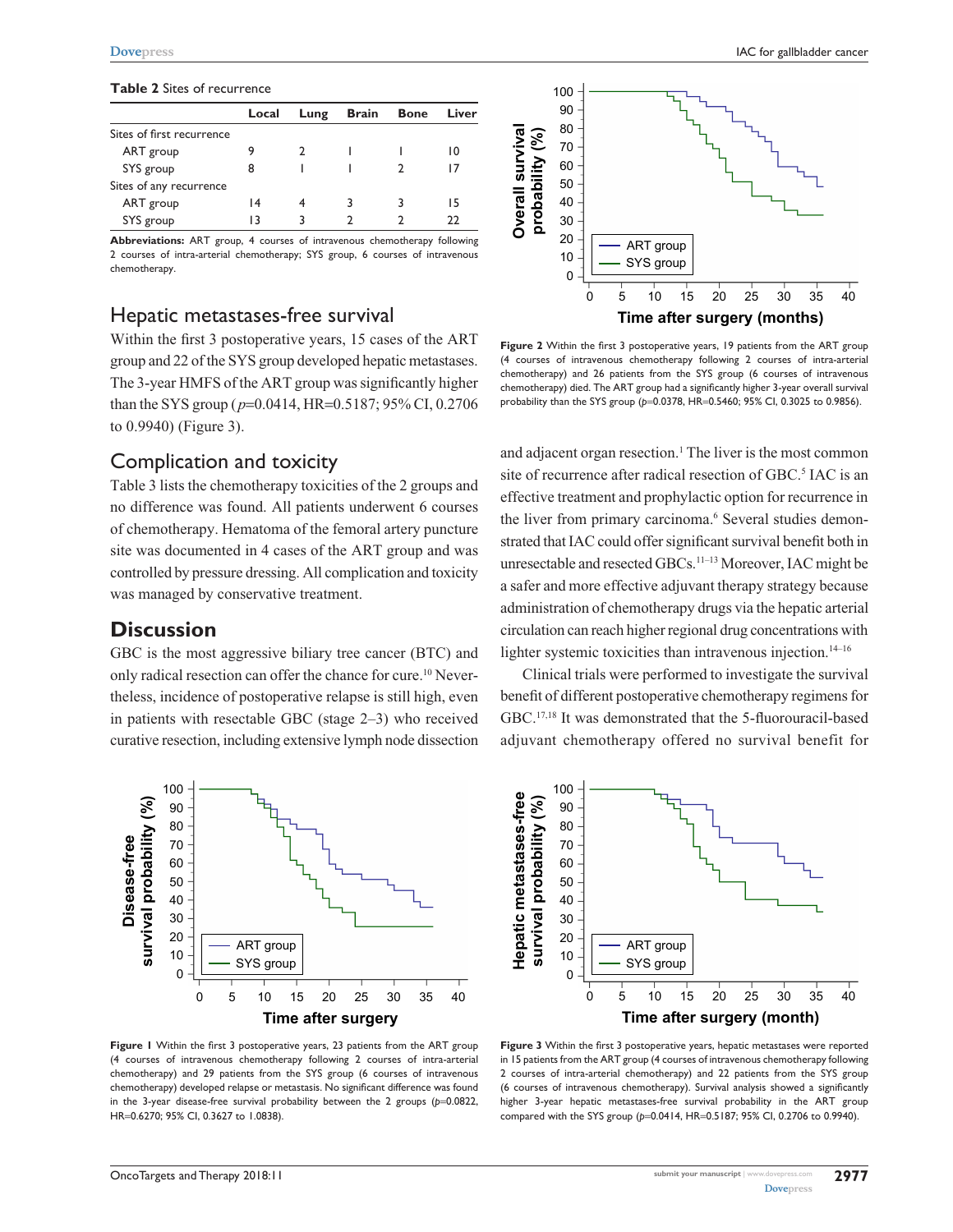#### **Table 3** Toxicities

| <b>Adverse event</b> | <b>SYS</b> group<br>Grade |    |   | <b>ART</b> group |    |              | p-value |   |        |
|----------------------|---------------------------|----|---|------------------|----|--------------|---------|---|--------|
|                      |                           |    |   | Grade            |    |              |         |   |        |
|                      |                           | 2  | 3 | 4                |    | $\mathbf{2}$ | 3       | 4 |        |
| Neutropenia          | 22                        | 13 | 4 | 0                | 19 | 15           | 3       | 0 | 0.7615 |
| Thrombocytopenia     | 15                        | 18 | 6 | 0                | 16 | 18           | 3       | 0 | 0.4815 |
| Anemia               | 16                        | 19 | 4 | 0                | 15 | 17           | 5       | 0 | 0.8457 |
| Nausea/vomiting      | 15                        | 17 | 7 | $\Omega$         | 13 | 18           | 6       | 0 | 0.8922 |
| Diarrhea             | 8                         | 8  | 3 | 0                | 7  | 8            | 4       | 0 | 0.7153 |
| Nephrotoxicity       | 7                         | 5  | 4 | $\Omega$         | 8  | 5            | 4       | 0 | 0.7200 |
| Hepatic toxicity     | 5                         | 4  | 3 | 0                | 9  | 5            | 4       | 0 | 0.1535 |
| <b>Stomatitis</b>    | 10                        | 6  | 4 | 0                | 8  | 7            | 3       | 0 | 0.8750 |

**Abbreviations:** ART group, 4 courses of intravenous chemotherapy following 2 courses of intra-arterial chemotherapy; SYS group, 6 courses of intravenous chemotherapy.

resected GBC.19 A chemotherapy regime consisting of gemcitabine and oxaliplatin could offer a modest antitumor activity and is well tolerated in patients with biliary cancer including GBC.20 Due to the efficacy and safety of the gemcitabine and oxaliplatin chemotherapy regime, it was recognized as the first-line chemotherapy regime for BTCs.<sup>21</sup> In the present study, we included resectable (stage 2–3) GBC patients and both the IAC and IVC regimens consisted of gemcitabine and oxaliplatin.

In the current study, the ART group had significantly higher 3-year OS and HMFS than the SYS group. However, the 3-year DFS did not differ, implying that the survival benefit of IAC may result from the decrease of hepatic metastases.

This study further verified the safety of the IAC regime. The comparison of toxicities showed no difference between the ART group and the SYS group. All of the patients tolerated 6 courses of chemotherapy and the toxicities were controllable.

## **Conclusion**

IAC could effectively and safely decrease postresection hepatic metastases and improve 3-year HMFS and OS of stage 2–3 GBC. However, because of the limitation of the retrospective characteristic and single-center experience, prospective and multicenter studies are required to verify the results of the current study.

## **Author contributions**

Cheng Chen and Min Feng designed the study and wrote the manuscript. Wenming Feng, Ying Bao, and Yinyuan Zheng collected and analyzed the data. All authors contributed toward data analysis, drafting and revising the paper and agree to be accountable for all aspects of the work.

## **Disclosure**

The authors report no conflicts of interest in this work.

#### **References**

- 1. Mantripragada KC, Hamid F, Shafqat H, Olszewski AJ. Adjuvant therapy for resected gallbladder cancer: analysis of the National Cancer Data Base. *J Natl Cancer Inst*. 2016;109(2):pii: djw202.
- 2. Wang J, Narang AK, Sugar EA, et al. Evaluation of adjuvant radiation therapy for resected gallbladder carcinoma: a multi-institutional experience. *Ann Surg Oncol*. 2015;22 Suppl 3:S1100–S1106.
- 3. Aloia TA, Járufe N, Javle M, et al. Gallbladder cancer: expert consensus statement. *HPB (Oxford)*. 2015;17(8):681–690.
- 4. Shukla SK, Singh G, Shahi KS, Bhuvan, Pant P. Staging, treatment, and future approaches of gallbladder carcinoma. *J Gastrointest Cancer*. 2018;49(1):9–15.
- 5. Margonis GA, Gani F, Buettner S, et al. Rates and patterns of recurrence after curative intent resection for gallbladder cancer: a multi-institution analysis from the US Extra-hepatic Biliary Malignancy Consortium. *HPB (Oxford)*. 2016;18(11):872–878.
- 6. Wang Y, Sun XR, Feng WM, Bao Y, Zheng YY. Postoperative prophylactic hepatic arterial infusion chemotherapy for stage III colorectal cancer: a retrospective study. *Onco Targets Ther*. 2016;9:5897–5902.
- 7. Edge SB, Compton CC. The American Joint Committee on Cancer: the 7th edition of the AJCC cancer staging manual and the future of TNM. *Ann Surg Oncol*. 2010;17(6):1471–1474.
- 8. Kasugai H, Kojima J, Tatsuta M, et al. Treatment of hepatocellular carcinoma by transcatheter arterial embolization combined with intraarterial infusion of a mixture of cisplatin and ethiodized oil. *Gastroenterology*. 1989;97(4):965–971.
- 9. National Cancer Institute. Common Terminology Criteria for Adverse Events (CTCAE). Version 4.0. Rockville, MD: National Cancer Institute; 2009.
- 10. Duffy A, Capanu M, Abou-Alfa GK, et al. Gallbladder cancer (GBC): 10-year experience at Memorial Sloan-Kettering Cancer Centre (MSKCC). *J Surg Oncol*. 2008;98(7):485–489.
- 11. Nishimura M. A successful treatment by hepatic arterial infusion therapy for advanced, unresectable biliary tract cancer. *World J Hepatol*. 2010;2(5):192–197.
- 12. Nogita H, Uchida S, Ishikawa H, Hisaka T, Horiuchi H, Kinoshita H, Shirouzu K. [A long-term survivor of advanced gallbladder carcinoma treated with curative operation and hepatic arterial infusion]. *Gan to Kagaku Ryoho*. 2013;40(8):1081–1083. Japanese.
- 13. Bode MK, Perälä J, Mäkelä JT, Leinonen S. Intra-arterial chemotherapy with mitomycin C in gallbladder cancer: a follow-up study. *J Surg Oncol*. 2005;91(2):102–106.
- 14. Ackerman NB, Lien WM, Kondi ES, Silverman NA. The blood supply of experimental liver metastases. I. The distribution of hepatic artery and portal vein blood to "small" and "large" tumors. *Surgery*. 1969; 66(6):1067–1072.
- 15. Conway JG, Popp JA, Ji S, Thurman RG. Effect of size on portal circulation of hepatic nodules from carcinogen-treated rats. *Cancer Res*. 1983;43(7):3374–3378.
- 16. Archer SG, Gray BN. Vascularization of small liver metastases. *Br J Surg*. 1989;76(6):545–548.
- 17. Park HS, Lim JY, Yoon DS, et al. Outcome of adjuvant therapy for gallbladder cancer. *Oncology*. 2010;79(3–4):168–173.
- 18. Choudhary S, Asthana AK. Impact of adjuvant therapy on survival in curatively resected gallbladder carcinoma. *J Clin Diagn Res*. 2015;9(9): XC01–XC04.
- 19. de Aretxabala X, Roa I, Berrios M, et al. Chemoradiotherapy in gallbladder cancer. *J Surg Oncol*. 2006;93(8):699–704.
- 20. Jang JS, Lim HY, Hwang IG, et al. Gemcitabine and oxaliplatin in patients with unresectable biliary cancer including gall bladder cancer: a Korean Cancer Study Group phase II trial. *Cancer Chemother Pharmacol*. 2010;65(4):641–647.
- 21. Verderame F, Russo A, Di Leo R, et al. Gemcitabine and oxaliplatin combination chemotherapy in advanced biliary tract cancers. *Ann Oncol*. 2006;17 Suppl 7:vii68–vii72.